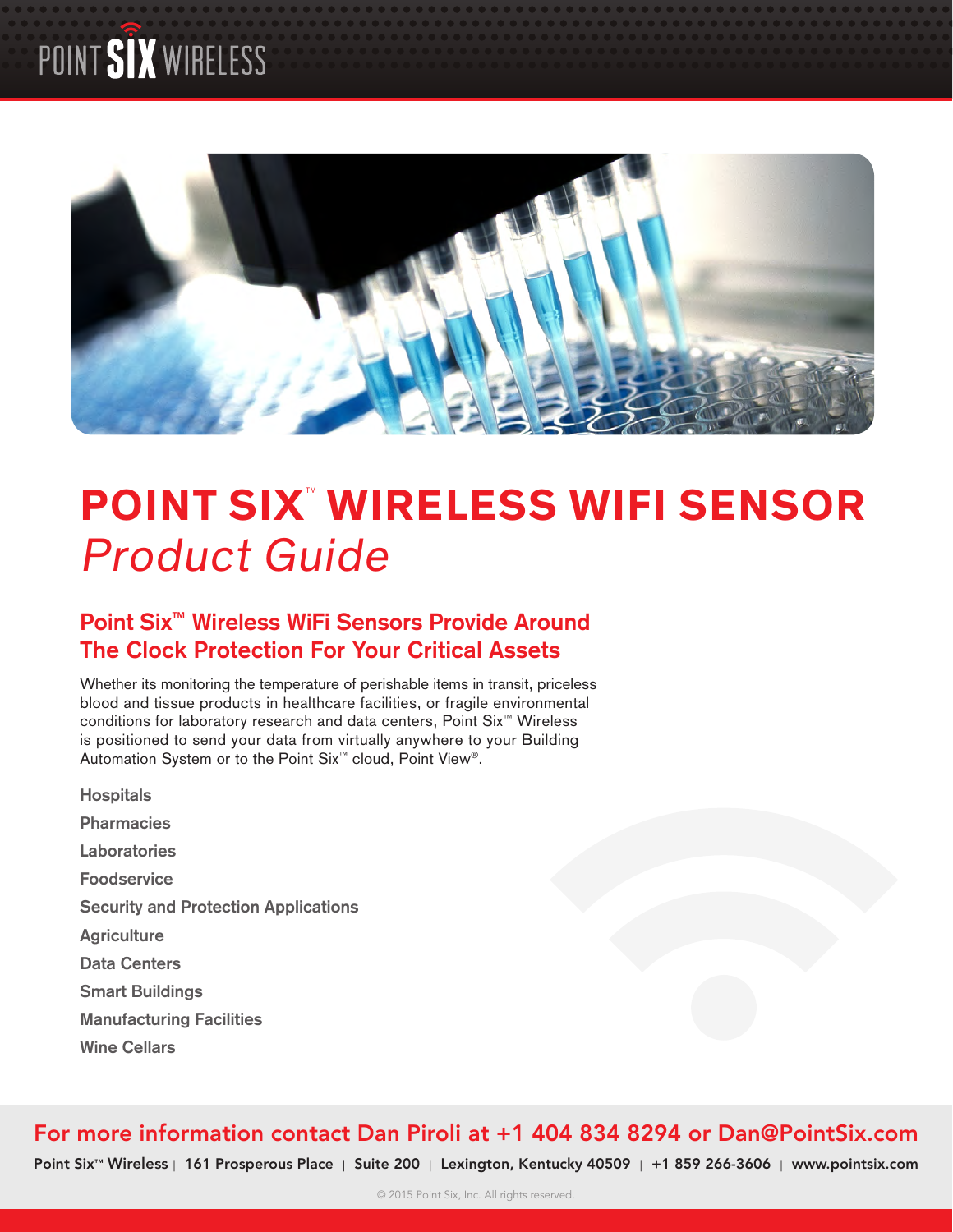

#### **Harsh Environment WiFi Temperature Sensor**

Sealed and gasketed IP 67 rated WiFi temperature sensor for use in challenging environments. Also available with an external antenna for increased range.



### **WiFi Temperature Humidity Wall Sensor**

High accuracy digital sensing element. Integrated mounting bracket makes wall mounting a snap.



#### **WiFi CO2 Sensor**

Monitor occupancy levels with the WiFi  $CO<sub>2</sub>$  Sensor and send data to the Building Automation System to adjust DCV (demand controlled ventilation) levels.



#### **WiFi Dew Point Sensor**

Affordable, dependable WiFi sensor for measuring moisture in the air to control mold. Reducing the Dew Point temperature prevents unwanted condensation on refrigerator and freezer doors.

#### **WiFi RTD Temperature Input Module (\*VM Series)**

Ideal for use in refrigerators and freezers. Accepts -40ºC, -80ºC and -200ºC Point Six™ RTD temperature probes. Optional 3 point NIST certificate. Line or battery powered. Optional dual channel version is perfect for refrigerator/freezer combinations.



RTD ribbon cable Temperature Probe -40ºC to 105ºC

RTD Temperature Probe -80ºC to 125ºC



Extended Range RTD Temperature Probe -200ºC to 125ºC

#### **Stainless Steel Thermobuffer RTD Temperature Probe**



Meaures temperature to -40ºC. Easy to use mounting clip for quick installation.

-40ºC to 125ºC

# For more information contact Dan Piroli at +1 404 834 8294 or Dan@PointSix.com

Point Six<sup>™</sup> Wireless | 161 Prosperous Place | Suite 200 | Lexington, Kentucky 40509 | +1 859 266-3606 | [www.pointsix.com](http://www.pointsix.com)